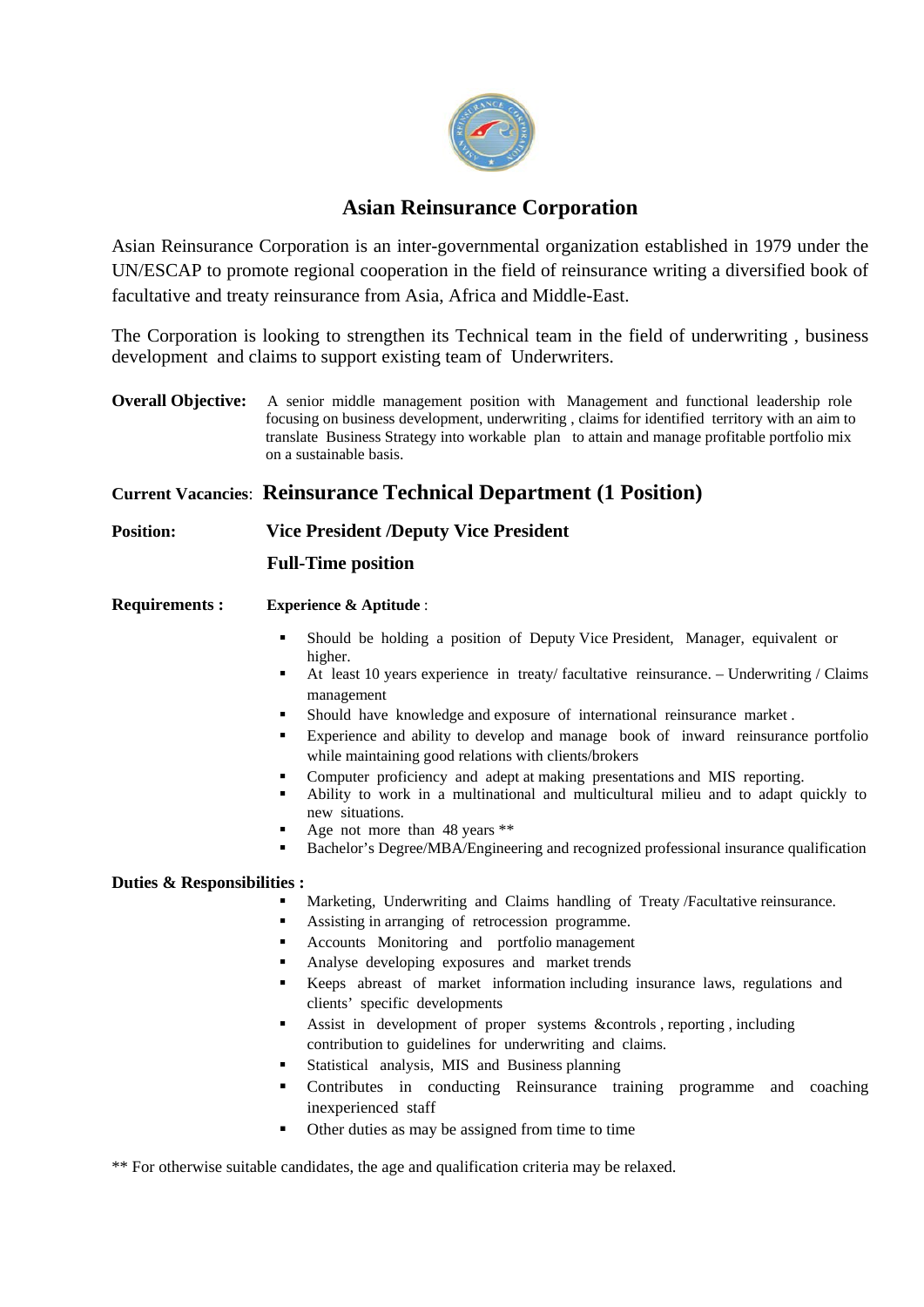#### **Remuneration:** Salary & Benefits commensurate with qualifications and experience. Review on annual basis. Ample opportunities provided for career development and progress.

| <u>SALARY SCALE</u>                   | Initial/Annual                                                                                                                                                                         | <b>Increment/Annual</b>                                                      |
|---------------------------------------|----------------------------------------------------------------------------------------------------------------------------------------------------------------------------------------|------------------------------------------------------------------------------|
| <b>Vice President</b><br>Scale        | US\$ 46,800                                                                                                                                                                            | \$2,808                                                                      |
| <b>Deputy Vice President</b><br>Scale | US\$ 36,000                                                                                                                                                                            | \$2,354                                                                      |
| <b>Allowance and Benefits:</b>        |                                                                                                                                                                                        |                                                                              |
| Medicare                              | Staff Members are insured under a limited health insurance scheme.                                                                                                                     |                                                                              |
| Provident Fund :                      | Staff Members contribute 5 pct. of basic salary. Corporation contributes<br>6 pct. of basic salary during the first 5 years and thereafter up to 10%<br>depending on years of service. |                                                                              |
| Housing                               | Allowance of 5 pct. of basic salary.                                                                                                                                                   |                                                                              |
| Perquisites<br>$\ddot{\cdot}$         | as per Corporation rules.                                                                                                                                                              | Discretionary bonus, leave encashment, telephone charges, fuel reimbursement |

**Additional Allowances and Benefits for internationally recruited officer** 

- ‐ **Salary and Allowances of expatriates are free to Income Tax**
- ‐ **For internationally recruited officers, the compensation package inclusive of perquisites amounts to minimum of US\$69,700.- p.a. for Vice President position and US\$53,800.- p.a. for Deputy Vice President position**

| Dependancy<br>$\sim$ 1.<br>Allowance | For internationally recruited staff $\pm$ \$450 per annum for dependent child<br>as per applicable regulations.                                                                                                                                                                                                                                                                                                                                                                    |
|--------------------------------------|------------------------------------------------------------------------------------------------------------------------------------------------------------------------------------------------------------------------------------------------------------------------------------------------------------------------------------------------------------------------------------------------------------------------------------------------------------------------------------|
| Educational Grant:                   | In respect of eligible dependent children of professional staff serving<br>outside home country either at duty station or elsewhere.                                                                                                                                                                                                                                                                                                                                               |
|                                      | 75 pct. of cost of attendance of School/College subject to a<br>А.<br>maximum grant of US\$ 7,920.- per child per annum (Subject to<br>submission of documentary evidence).<br>B.<br>Alternatively for children studying in home country outside<br>Thailand - the payable amount should be actual payment with the<br>limit of the consolidated amount of US\$ 2,200 per eligible child<br>per annum. (Subject to submission of documentary evidence and<br>proof of attendance). |
| Housing:                             | Expatriates who incur rental expenses in excess of 5 pct. of salary shall<br>be reimbursed up to a maximum of further 15 pct. of their basic salary<br>on presentation of documentary evidence.                                                                                                                                                                                                                                                                                    |
| Home Leave                           | Home leave travel costs are provided for staff members, spouse and<br>dependent children once every two years.                                                                                                                                                                                                                                                                                                                                                                     |
| Motor Vehicle<br>$\ddot{\cdot}$      | Expatriate staff members are entitled to purchase one vehicle free of<br>customs duty. (A loan facility is available with interest charge up to a<br>maximum of US\$ 8,900). Petrol Allowance @75 Litres/month                                                                                                                                                                                                                                                                     |